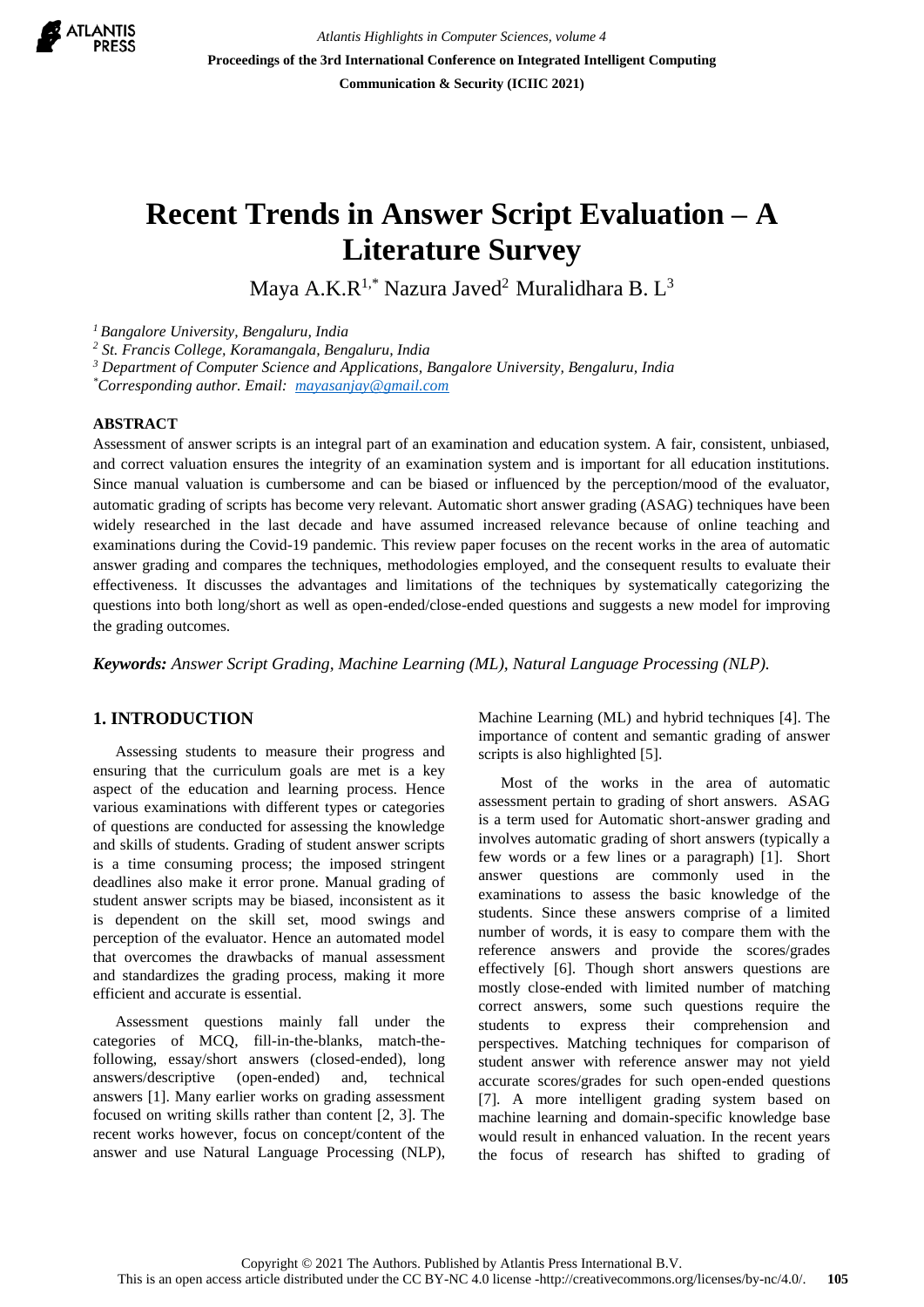

descriptive/subjective questions of an open-ended nature [8-11].

Our literature review reveals that research in automatic grading mainly falls under two categories: a) grading essays and b) grading short/long answers. While essays are long (typically spanning two-three pages) with valuation based on content as well as structure/grammar, the short answers are valued primarily on the basis of keywords and concept terms. In this paper, we have reviewed papers published in the recent years from 2016 to 2020 that focus on grading of answers which are both, close ended and open-ended. We find that most of the recent research works for automatic grading use NLP techniques with augmented feature extraction and machine learning/deep learning techniques and restrict their scope to grading of short answers only. In this work we have focused our review efforts on following two aspects:

- 1) Study of the techniques and methodologies used in the recent works for automatic grading of student answers.
- 2) A critical evaluation of the above and suggesting a model for an optimum valuation system for both open-ended and close-ended questions.

This paper is structured as follows. Section 2 examines the related works in the area of short answer grading with an emphasis on recent techniques and methodologies. Section 3 describes the taxonomy of the techniques employed in the various literary works under review. Section 4 systematically compares and evaluates the research papers with respect to the datasets, techniques and results. The discussion regarding the techniques employed, their advantages/limitations and guidelines for an optimum grading are contained in section 5. Section 6 concludes the paper by stating possible areas of future research.

## **2. RELATED WORKS - LITERATURE REVIEW**

Researching and devising better techniques in education assessment by means of effective tools for candidate evaluation has been the vision of ETS (Educational Testing Service). ETS is guided by its mission "*to help advance quality and equity in education by providing fair and valid assessments, research, and related services. Our products and services measure knowledge and skills . . . for all people worldwide.*" Most of the recent research works also aim to provide efficient automated tools for assessment of short answers, essays and descriptive questions.

The techniques used for the evaluation of answer scripts mainly fall under two categories: a) Similarity techniques based on NLP and b) Machine learning techniques using training datasets. NLP tools for example, NLTK or Stanford NLP tools provide API for tokenization, POS tagging, stop word removal, stemming, lemmatization and summarization. While the tokenization process breaks the text into smaller chunks or tokens, POS tagging identifies the parts of speech for the tokens. Stop words that do not add much meaning to the sentence can be removed during pre-processing and stemming/lemmatization can be used to reduce inflection from words. The NLP-based research works generally use semantic matching techniques for comparison of student answer with reference answer(s) for short answer grading. These works are found mostly effective for close-ended short answer questions [12- 16].

Supervised machine learning techniques like classification, regression and deep learning techniques are used for automated answer grading. Bag-of-words model using tf/tf-idf and word embedding models like Word2Vec, GloVe are generally used for representing the text in the corpus. While the Bag-of-words model is sparse, the word embedding is dense. It captures the context, meaning and interrelation of words and hence provides a semantic representation. Though the supervised learning techniques are found to be effective for both close-ended and open-ended questions, their accuracy is good only when large training datasets are available [7, 17-19].

Most of the recent works in ASAG focus on semantic similarity. NLP based text extraction and summarization techniques with augmented similarity measures was found to yield better results for M5 and M10 questions [12]. In this paper, the text is extracted, summarized and then scored on the basis of the five weighted parameters viz. cosine, jaccard, bigram, synonym similarity and grammatical spelling error. The experiments were conducted using three types of questions viz. M5 (5 marks), M10 (10 marks), and M15 (15 marks) questions. It was observed that the difference between the manually scored marks and the automated scores was more for M15 descriptive answers. The main limitation of this work is that the parameter weights used for grading are not computed automatically; they are assigned manually on the basis of a survey.

A supervised machine learning model containing augmented text similarity features that consider the importance of domain-specific words is proposed [17]. The reference answer and the student answer are represented by the two vectors viz. R and S respectively. These vectors generated using off-the-shelf word embedding provide a semantic representation and hence semantic similarity is computed between vectors R and S using cosine similarity measures. This work uses question demoting for removing question words from both student response and reference answer. Moreover, this paper does term weighting based on a variant of tf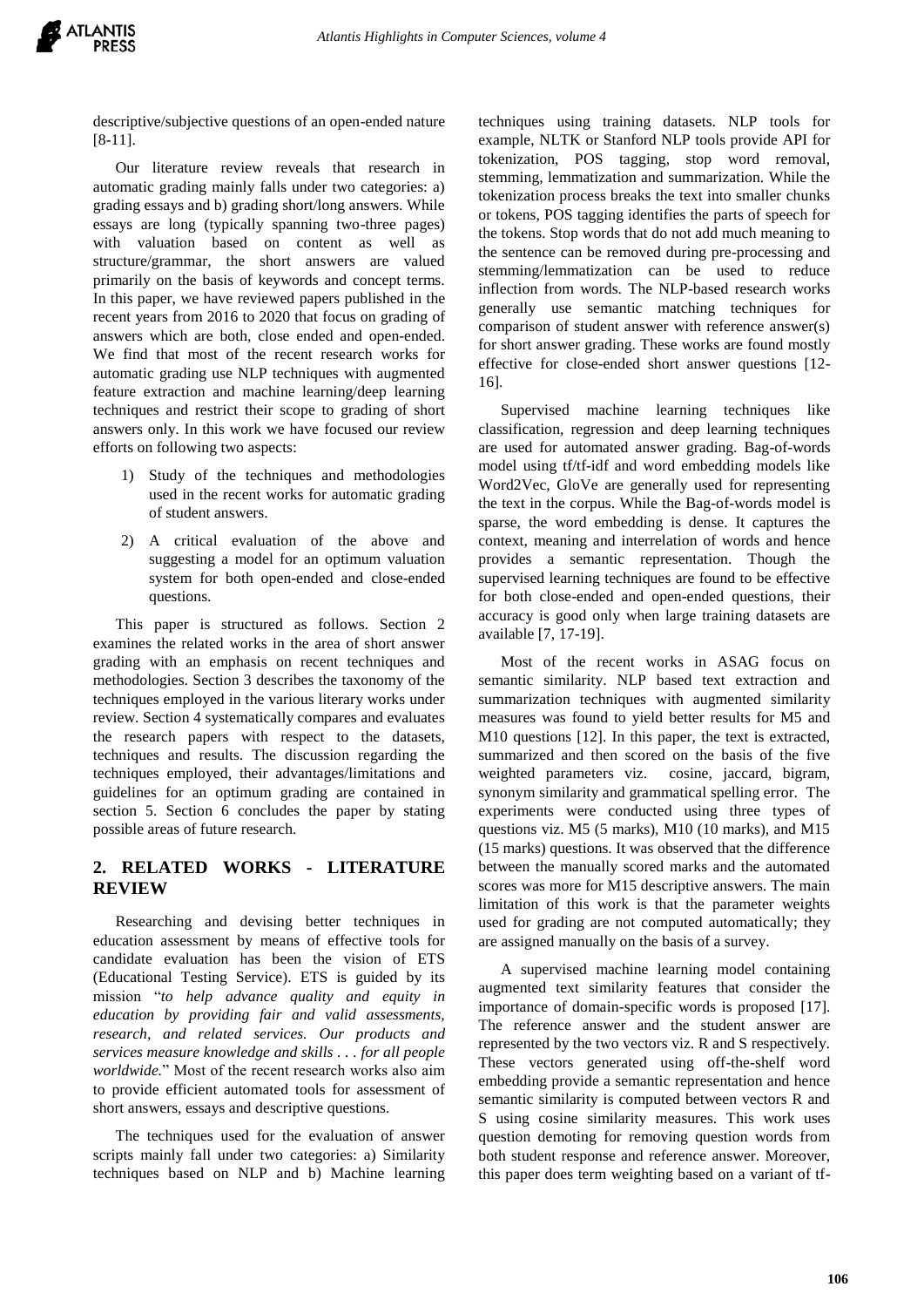idf. In this variant, idf alone is used for arbitrary words and tf measure based on the frequency of word in internet resources like Wikipedia, is used for domainspecific words. This model was evaluated on two tasks – a) Mohler *et al.* (2011) task, where a real-valued score on a scale of 0 to 5 is computed and b) SemEval-2013 Task where categorical labels viz. correct, partially correct/incomplete, contradictory, irrelevant, and nondomain are assigned. This paper emphasizes the relevance of domain-specific terms in grading; however, this tf-idf variant was not found very effective in case of very short answers. This was especially so when the keywords cannot be distinctly identified. For example: common words like "last", "added", "first", and "removed" are significant in the answer of the definition of stack. Hence, additional term weighting mechanism to identify significant answer words is vital.

Combined and composite models using question, answer-based features, and student models (more than one student model answer) to build feature space are explored [13, 14]. NLP techniques like bag-of-words and similarity matching sometimes fail to determine the correctness/incorrectness of the short answers. The reason for this is the limited amount of text content in short answers is inadequate for extracting sufficient lexical features necessary for grading. The student models can thus play an important role and help to add to the feature space. The answer-based features include length difference, max-matched idf, cosine similarity, weighted text similarity and LSA (Latent Semantic Analysis) defined by measuring the text similarity between student answer and the correct answer(s). Five classic ML algorithms like NB (Naïve Bayes), LR (Logistic Regression), DT (Decision Tree), ANN, and SVM and DBN (Deep Belief Networks) were compared in the experiments. DBN models outperformed the other classic ML models.

Evaluation of descriptive answers is done by extracting features and computing similarity scores by matching the questions and answers [18]. A systematic process involving stages like question classification, answer classification, features extraction and answer evaluation is used. Naïve Bayes classifier is used to classify both, - the question and the answer. Questions are classified as factual, inductive and analytical and the answer classification helps to determine whether the answer matches the question type and the requirements. The model answer is compared with the student answer to get the similarity score. Answers are evaluated for correctness by verifying keywords, synonyms, and the context of the words. The sum of the number of matching keywords and the similarity score value decide the final score.

An intelligent platform that considers aspects like question type, keywords, structural, conceptual and language parameters was designed [19]. This paper classifies the questions into three categories viz. conceptual, specific and analytical. It scores the answers on the basis of similarity score, language score, fuzzy string-matching score, and a concept graph comparing the concepts in the reference answer with that in the student answer. Additionally, this system generates analytical reports like section-wise performance, progress analysis, class-wise performance, exam-wise performance analysis in the form of charts.

The usage of WordNet graphs to measure the text similarity between the student answer and the expected answer for grading a dataset of 400 student answer sheets in social studies have yielded promising results [20]. The semantic relations hypernym, hyponym, holonym and meronym are considered for generating WordNet graphs. The counts of matching nodes are used for generating scores. This work however did not give good grading results for answers containing technical words and misspelled words.

Student answers largely contain free text. Hence deep semantic understanding is required for a good ASAG system. The paper [15] proposes an ASAG framework for grading open-ended answers by modelling semantic relations between student answers and reference answers. The framework comprises of four layers. The Transformer layer transforms the student answers and reference answers into word embeddings. The Multiattention layer captures the relation between the student and reference answers by using additive, subtractive, multiplicative and dot product attention mechanisms. The Inside aggregation layer aggregates the output of the multiway attention layer and, the Prediction layer uses the feedforward layer with softmax function to obtain the output vector. Experiments were conducted with 120,000 student answers. This model outperformed baselines like Logistic regression Gradient boosted decision tree, TextCNN, Multiway Attention Network and Manhattan LSTM (Long short-term memory).

Another deep learning model focusing on openended answers uses features extracted from human evaluated answer scripts and the answer key to train the LSTM-RNN model (Long short-term memory networks- Recurrent neural networks) [21]. This model uses glove vector embedding for answer representation providing a semantic approach to grading. The main drawback of this paper is insufficient data used for testing this approach.

Word weights that emphasize the important words/phrases and the knowledgebase (KB) comprising of standard answer are used to grade the student answers using deep learning LSTM networks [16]. It uses three modules viz. input representation and embedding module, knowledge base selection module and the representation fusion module. The input representation layer is the element-wise product of the KB -based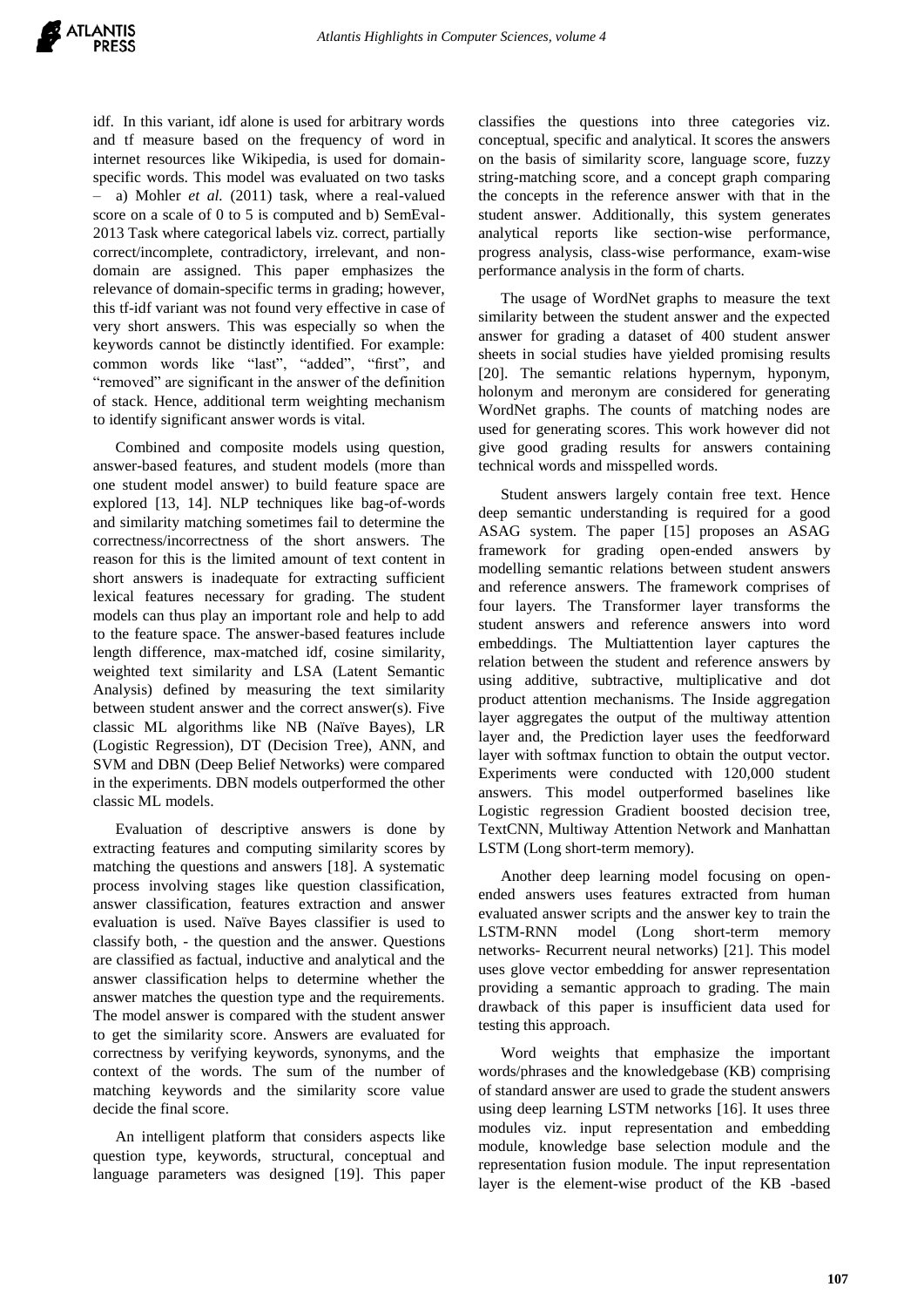weight matrix, tf-idf weight matrix and the word encoding matrix. The embedding module generates embedding for the KB and questions and stores them in two matrices (memory vectors). The knowledge base selection module uses these two memory vectors and retrieves the relevant information. The representation fusion module merges the embedding of the student answer and the selected facts from the memory vectors and applies this to the Bi-LSTM network to predict the output. The overall accuracy rate of this system is 83.37% and can therefore be applied to assist manual grading [22-26].

Some short answers require students to express their subjective opinions. An ASAG model that integrates both domain-general and domain-specific information to grade semi-open-ended questions is explored [27-29]. This paper uses both domain-general and domainspecific information for feature engineering. This is done by following a two-step training process. The first step trains the CBOW algorithm using Wikipedia [30- 34]. The second step trains the CBOW with student answers containing domain-specific terms. The combined word-vector dictionary generated from the two steps of CBOW training is used to represent the student answers. This representation is used as an input to the LSTM classifier which outputs a probabilistic scoring vector. This model shows an enhanced performance on 7 reading comprehension questions and over 16,000 short-answer samples [35].

#### **3. TAXONOMY OF RESEARCH**

Figure 1 depicts a hierarchical view of the various automatic grading techniques employed in the recent literary works under our review. The first level of organization is concerned with the research techniques

adopted. NLP techniques are used in some of the works for pre-processing and efficient feature extraction. Text similarity computations go beyond keyword matching methods using cosine, bigram and jaccard measures. They include augmented techniques based on semantic similarities using WordNet and concept graphs, and fuzzy matching techniques. The recent papers using ML approach for ASAG mostly use the LSTM-RNN for training the models. These networks use dense word embedding for answer/feature representation and thus provide a semantic dimension to answer grading.



**Figure 1** A hierarchical view of the various automatic grading techniques applied

#### **4. A SYSTEMATIC REVIEW**

Based on a comprehensive literature review of recent works in automatic answer grading, this section presents a systematic evaluation of the different research works, the techniques and methodologies adopted and results/outcomes thereof.

| SI.<br>N <sub>0</sub> | <b>Research</b><br>Work/<br>Paper                               | Author/<br>Year                             | Methodology                                                                                                                                                                                           | <b>Technique</b>                  | Dataset/Input                                                                                                                                                 | <b>Experiments/</b><br><b>Observations</b>                                                                                                                         | <b>Remarks</b>                                                                                                                                                                          |
|-----------------------|-----------------------------------------------------------------|---------------------------------------------|-------------------------------------------------------------------------------------------------------------------------------------------------------------------------------------------------------|-----------------------------------|---------------------------------------------------------------------------------------------------------------------------------------------------------------|--------------------------------------------------------------------------------------------------------------------------------------------------------------------|-----------------------------------------------------------------------------------------------------------------------------------------------------------------------------------------|
| 1                     | NLP-based<br>Automatic<br>Answer<br>Script<br>Evaluation        | Rahman<br>and<br>Siddiqui<br>(2018)<br>[12] | NLP techniques are<br>used for<br>summarization and<br>extraction. The scores<br>are awarded on the<br>basis of similarity<br>measures computed<br>using cosine, jaccard,<br>bigram, and<br>synonyms. | Similarity<br>measures            | A dataset<br>comprising of 30<br>sample questions<br>and answers.<br>The dataset<br>comprises of<br>three types of<br>question answers<br>M5, M10, and<br>M15 | Automatic<br>evaluation of<br>answer<br>scripts was<br>found very<br>useful and<br>often the<br>assigned<br>marks were<br>the same as<br>manually<br>scored marks. | The parameter<br>weights used<br>for grading are<br>not computed<br>automatically;<br>they are<br>assigned<br>manually on<br>the basis of a<br>survey. This is<br>the main<br>drawback. |
| 2.                    | Fast and<br><b>Easy Short</b><br>Answer<br>Grading with<br>High | Sultan et<br>al. (2016)<br>$[17]$           | Word embedding used<br>for semantic<br>representation of the<br>student answer and the<br>reference answer.                                                                                           | Semantic<br>Similarity<br>measure | 1. The Mohler et<br>al. $task: 80$<br>undergraduate<br>Data Structures<br>questions and                                                                       | The model<br>shows<br>enhanced<br>performance<br>over                                                                                                              | Additional<br>term<br>weighting<br>mechanism is<br>required to                                                                                                                          |

**Table 1.** Systematic Review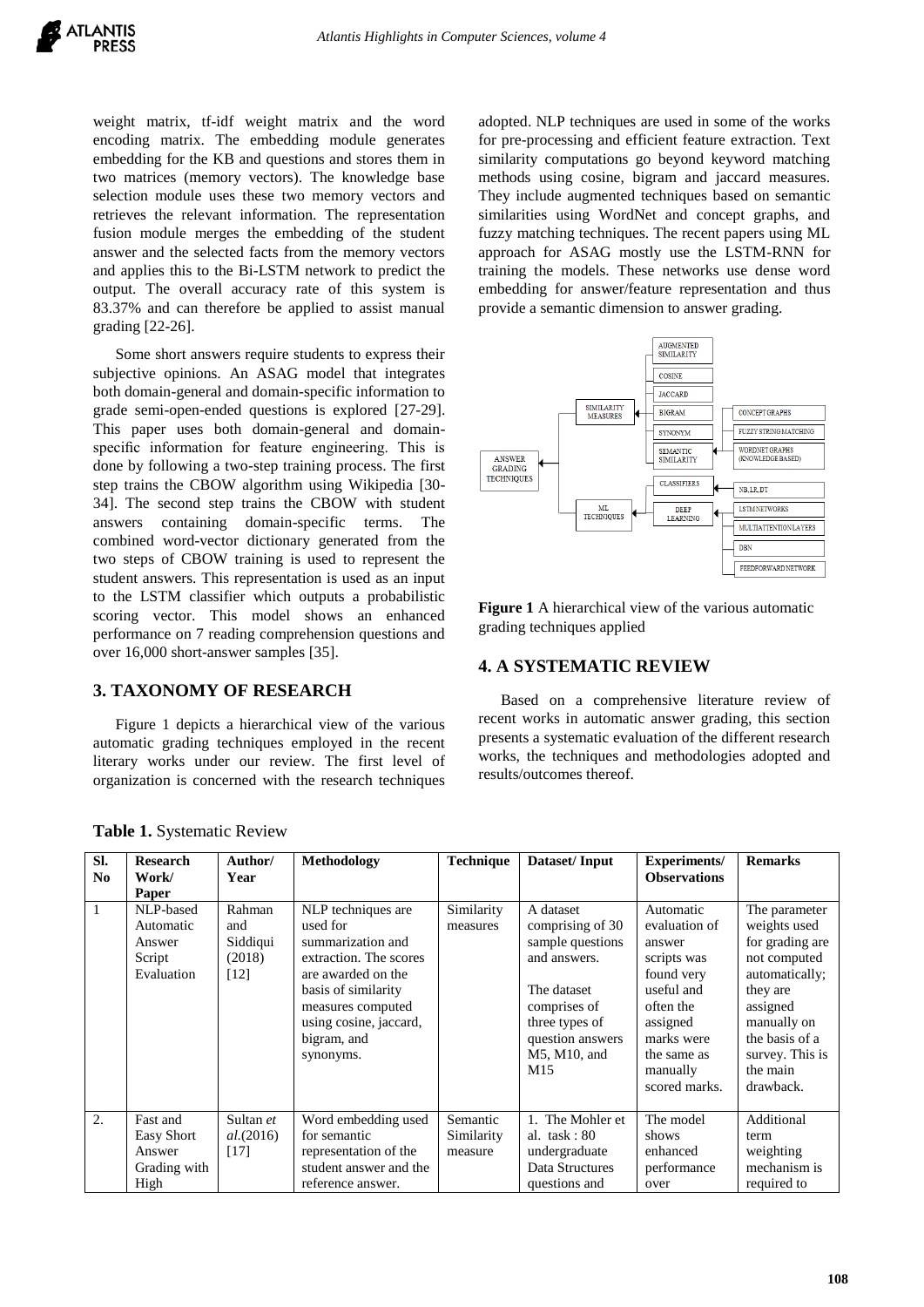

| $\overline{3}$ . | Accuracy<br>Deep<br>Learning $+$<br>Student<br>$Modeling +$<br>Clustering:<br>A Recipe<br>for<br>Effective<br>Automatic<br>Short<br>Answer<br>Grading   | Zhang et<br>al. (2016)<br>$[14]$                 | Semantic similarity<br>with augmented<br>similarity measures<br>are used.<br>Combined and<br>composite models<br>using question,<br>answer-based features,<br>and student models are<br>used to build feature<br>space.<br>Six classifiers viz NB,<br>LR, DT, ANN,<br>SVM and DBN are<br>used and their results<br>are compared. | <b>ML</b><br>algorithms<br>and DBN                   | 2,273 student<br>responses.<br>2. SemEval-2013<br>datasets<br>(SCIENTSBAN<br>K corpus)<br>Cordillera<br>dataset:<br>16228 short<br>answers<br>selected from a<br>total of 27868<br>dialogues | benchmarks<br>like tf-idf,<br>Lesk, Mohler<br>et al.<br>Five classic ML<br>algorithms like<br>NB, LR, DT,<br>ANN, SVM and<br>Deep Belief<br><b>Networks</b><br>(DBN) are<br>compared in the<br>experiments.<br>DBN models<br>outperforms the<br>other classic ML<br>models. | identify<br>important<br>answer words.<br><b>DBN</b><br>outperforms<br>the NB, LR,<br>DT, ANN,<br><b>SVM</b><br>classifiers on<br>most<br>parameters<br>like accuracy,<br>AUC,<br>Precision and<br>F-measure<br>(except<br>Recall). |
|------------------|---------------------------------------------------------------------------------------------------------------------------------------------------------|--------------------------------------------------|----------------------------------------------------------------------------------------------------------------------------------------------------------------------------------------------------------------------------------------------------------------------------------------------------------------------------------|------------------------------------------------------|----------------------------------------------------------------------------------------------------------------------------------------------------------------------------------------------|-----------------------------------------------------------------------------------------------------------------------------------------------------------------------------------------------------------------------------------------------------------------------------|-------------------------------------------------------------------------------------------------------------------------------------------------------------------------------------------------------------------------------------|
| 4.               | Automatic<br>assessment<br>of<br>descriptive<br>answers in<br>online<br>examination<br>system<br>using<br>semantic<br>relational<br>features            | Nandini,<br>Uma<br>Maheswari<br>(2020)<br>$[18]$ | A systematic process<br>involving stages like<br>question classification,<br>answer classification,<br>features extraction and<br>answer evaluation is<br>used.<br>The sum of the number<br>of matching keywords<br>and the similarity score<br>value decide the final<br>score.                                                 | Similarity-<br>based<br>measures                     | 50 questions<br>with 10 students<br>answers for<br>each question<br>from a<br>computer<br>science course                                                                                     | The<br>implementation<br>outperforms the<br>other grading<br>system by<br>achieving 95%<br>precision, 94%<br>recall and<br>94.5%<br>sensitivity.                                                                                                                            |                                                                                                                                                                                                                                     |
| 5.               | An<br>Intelligent<br>System for<br>Evaluation<br>of<br>Descriptive<br>Answers                                                                           | Bagaria et<br>al.<br>(2020)<br>$[19]$            | Uses concept graphs,<br>fuzzy string matching,<br>grammar checking and<br>other similarity<br>metrics.                                                                                                                                                                                                                           | Grammar<br>checking<br>and<br>similarity<br>measures | A dataset<br>comprising of<br>conceptual,<br>specific, and<br>analytical<br>questions and<br>expected<br>answers from<br>different<br>websites.                                              | The difference<br>between the<br>marks given by<br>manual<br>evaluation and<br>proposed<br>automatic<br>evaluation was<br>less for<br>conceptual and<br>specific type<br>questions and<br>greater for<br>analytical<br>questions.                                           | Answers<br>containing<br>non-textual<br>content like<br>equations,<br>diagrams and<br>tables cannot<br>be scored<br>through this<br>work.                                                                                           |
| 6.               | A machine<br>learning<br>approach<br>for<br>automated<br>evaluation<br>of short<br>answers<br>using text<br>similarity<br>based on<br>WordNet<br>graphs | Vij et al.<br>(2020)<br>$[20]$                   | Uses WordNet graphs<br>for structural and<br>semantic<br>dependencies.                                                                                                                                                                                                                                                           | Similarity<br>measure                                | A dataset<br>comprising of<br>400 Social<br>Studies subject<br>answer sheets.                                                                                                                | RMSE was<br>found to be<br>0.319                                                                                                                                                                                                                                            | Fails in<br>evaluating<br>answer scripts<br>with technical<br>words and<br>misspelled<br>words.                                                                                                                                     |
| 7.               | Automatic<br>Short<br>Answer<br>Grading via<br>Multiway<br>Attention                                                                                    | Liu et al.<br>(2019)<br>$[15]$                   | Layered framework<br>with a Multiattention<br>layer that captures the<br>relation between<br>student and reference<br>answers.                                                                                                                                                                                                   | Deep<br>Learning<br>model                            | K-12 dataset.                                                                                                                                                                                | Outperforms<br>baselines like<br>Logistic<br>regression,<br>Gradient<br>boosted decision                                                                                                                                                                                    |                                                                                                                                                                                                                                     |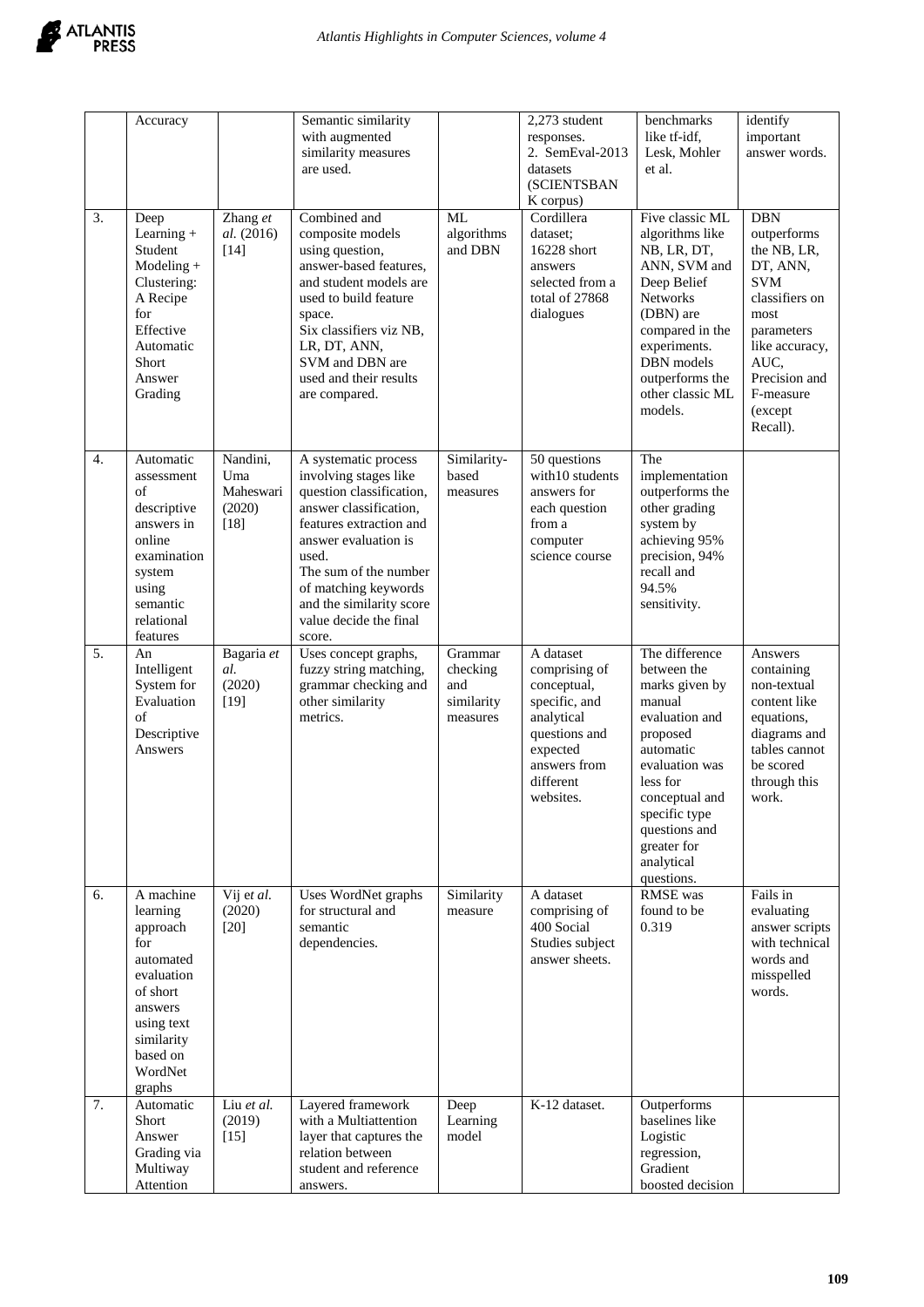|     | <b>Networks</b>                                                                                 |                                      |                                                                                                                                                                                            |                                                      |                                                                                                                                                                      | tree, TextCNN,<br>$Bi-$<br>transformer.Ma<br>LSTM and<br>Manhattan<br><b>LSTM</b> |                                                                                                                                                                                              |
|-----|-------------------------------------------------------------------------------------------------|--------------------------------------|--------------------------------------------------------------------------------------------------------------------------------------------------------------------------------------------|------------------------------------------------------|----------------------------------------------------------------------------------------------------------------------------------------------------------------------|-----------------------------------------------------------------------------------|----------------------------------------------------------------------------------------------------------------------------------------------------------------------------------------------|
| 8.  | Grading<br>descriptive<br>answer<br>scripts using<br>deep<br>learning                           | George et<br>al.<br>(2019)<br>$[21]$ | Uses glove vector<br>representation and<br>sequential layered<br>framework.                                                                                                                | Deep<br>Learning<br>using<br>LSTM-<br><b>RNN</b>     | A dataset from<br>50 distinct<br>answer scripts<br>based on two<br>different<br>questions.                                                                           |                                                                                   | Training<br>dataset is<br>insufficient.                                                                                                                                                      |
| 9.  | Deep<br>Automated<br>Text<br>Scoring<br>Model<br>Based on<br>Memory<br><b>Network</b>           | Yang<br>(2020)<br>$[16]$             | Word weights to<br>emphasize important<br>words/phrases and KB<br>comprising of standard<br>answer are used to<br>grade the student<br>answers using deep<br>learning LSTM<br>networks.    | Deep<br>Learning<br><b>LSTM</b><br>network           | 63 short<br>technical<br>question from<br>the domain of<br>Software<br>Engineering.<br>Each question<br>has 100 scored<br>answers which<br>are used for<br>training. | The overall<br>accuracy rate of<br>this system is<br>83.37%                       | $\overline{tf\text{-}idf}$ may not<br>be adequate<br>for<br>determining<br>concentration.<br>Single basic<br>concept<br>questions<br>worked better<br>than flow<br>description<br>questions. |
| 10. | An<br>automatic<br>short-<br>answer<br>grading<br>model for<br>semi-open-<br>ended<br>questions | Zhang et<br>al.<br>$(2019)$ [7]      | CBOW algorithm is<br>used for feature<br>engineering from both<br>domain-general and<br>domain-specific<br>sources.<br><b>LSTM</b> classifier<br>outputs a probabilistic<br>scoring vector | Deep<br>Learning<br>using<br><b>LSTM</b><br>networks | 7 reading<br>comprehension<br>questions and<br>over 16,000<br>short-answer<br>samples.                                                                               |                                                                                   | Training the<br>grading<br>model<br>requires many<br>graded<br>student<br>answers for<br>each<br>question.                                                                                   |

# **5. DISCUSSION**

The recent years have seen an increased research in the area of automated answer grading, especially in automatic grading of short answers (ASAG). This research has become more relevant because of the Covid-19 pandemic and widespread online classes and online examinations. From our literature review, we found that the works in automatic grading used either a) similarity measures that use both basic and augmented feature extraction for similarity scoring and semantic similarity or b) machine learning and deep learning networks like LSTM.

Our literature study revealed that most of the works in automated grading use non-standard, self-generated datasets. Experiments conducted with standard datasets make the models more comparable. Evaluation of techniques and methodologies becomes concrete and insightful. It was found that though standard datasets like Mohler et al. and SemEval datasets were used, their use was limited and most of the works used datasets generated from internal sources like school/college/university level assessments.

We find that similarity measures (distance-based algorithms) for comparing student answers with reference answer give good results for close-ended short answers. However, these techniques do not give optimum results for open-ended questions/answers that contain less keywords and where students are required to express their own perspectives. ML techniques, combined with KB exhibit enhanced performance for such questions. We believe that categorizing the questions into short/long, open/close-ended would facilitate a targeted approach to automatic grading. We recommend that summarization techniques be applied for open-ended, long questions during the preprocessing stage thus eliminating repeating/similar content.

All the keywords or concepts do not have the same relevance in an answer. Hence weighting of terms on the basis of pre-defined criteria or on the basis of domain-specific KB can help to enhance grading performance. Our study reveals that weighting techniques need further exploration.

# **6. CONCLUSION & FUTURE WORK**

Automatic grading of answers scripts makes the valuation system unbiased and consistent. Since the results of the assessments greatly influence the future of the students, a model that overcomes the drawbacks and enhances the grading performance is essential. This review paper studies and compares the recent papers in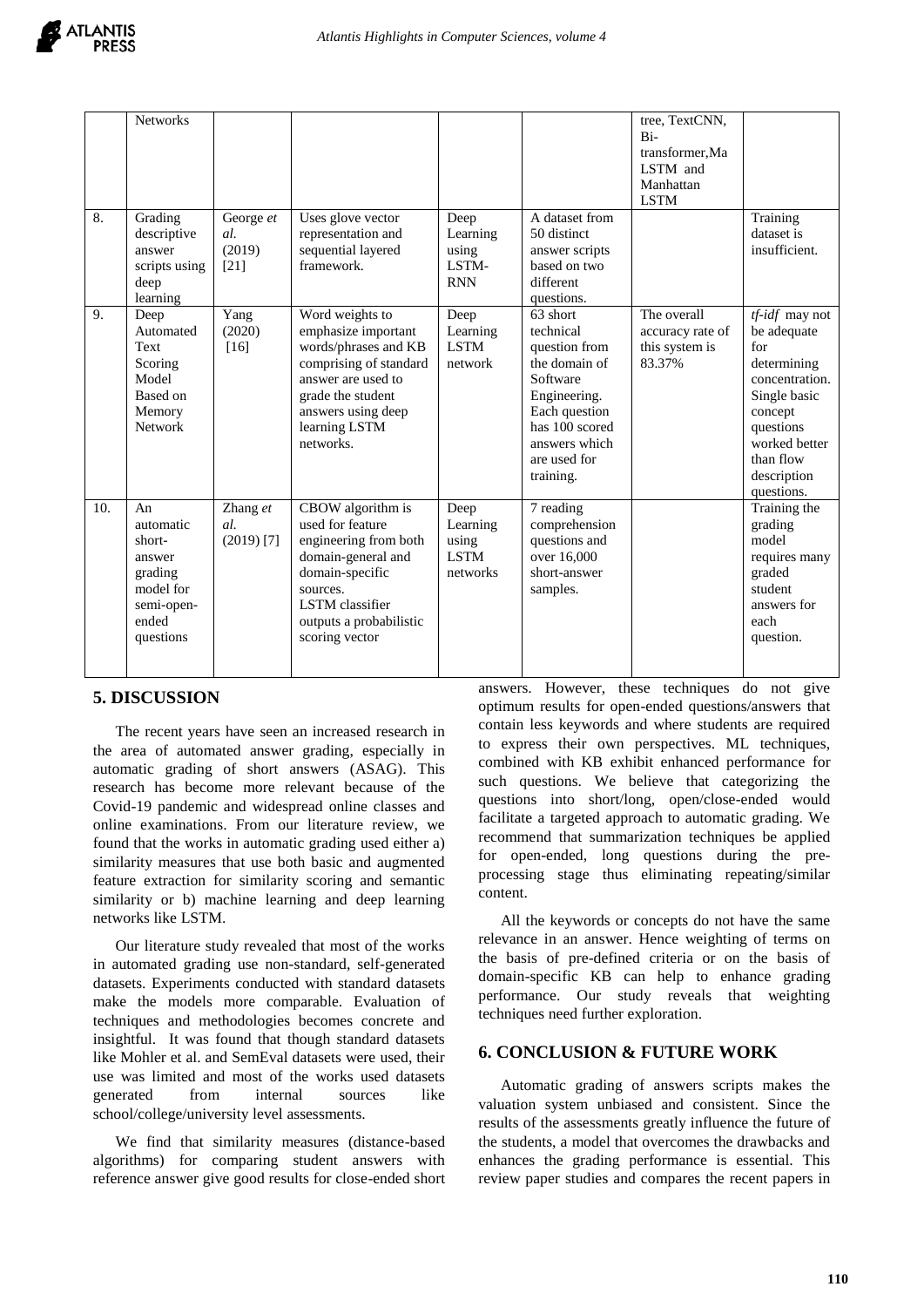the area of automatic grading of answer scripts. Based on our study we conclude that there are two main techniques of answer grading- similarity measures and ML techniques. Similarity based measures do not require a large training set; however, these techniques do not yield good results for open-ended answers. On the other hand, ML techniques enhance the scope of grading systems by giving good results for semi-openended questions. The main drawback of using ML techniques is that each question requires a large labelled training set which may be cumbersome and impractical.

Our future work proposes a two-step process for grading. In the first step we propose the use of NLP techniques for chunking or subject-object-predicate extraction from the student and reference answers with a word embedding representation for both. This enables semantic comparison and enhanced scoring. In the second step we envisage a feedback module that generates a labelled training set comprising distinct answers from the dataset used in the first step. This dataset would be used for training the deep learning network for optimized grading outcomes.

# **REFERENCES**

- [1] Burrows, Steven, Iryna Gurevych, and Benno Stein. "The eras and trends of automatic short answer grading." International Journal of Artificial Intelligence in Education 25, no. 1 (2015): 60-117.
- [2] Burstein, Jill, Claudia Leacock, and Richard Swartz. "Automated evaluation of essays and short answers." (2001).
- [3] Shermis, Mark D., and Jill C. Burstein, eds. Automated essay scoring: A cross-disciplinary perspective. Routledge, 2003.
- [4] Shehab, Abdulaziz, Mohamed Elhoseny, and Aboul Ella Hassanien. "A hybrid scheme for automated essay grading based on LVQ and NLP techniques." In 2016 12th International Computer Engineering Conference (ICENCO), pp. 65-70. IEEE, 2016.
- [5] Leacock, Claudia, and Martin Chodorow. "C-rater: Automated scoring of short-answer questions." Computers and the Humanities 37, no. 4 (2003): 389-405.
- [6] Rokade, Amit, Bhushan Patil, Sana Rajani, Surabhi Revandkar, and Rajashree Shedge. "Automated grading system using natural language processing." In 2018 Second International Conference on Inventive Communication and Computational Technologies (ICICCT), pp. 1123-1127. IEEE, 2018.
- [7] Zhang, Lishan, Yuwei Huang, Xi Yang, Shengquan Yu, and Fuzhen Zhuang. "An automatic short-answer grading model for semi-open-ended questions." Interactive Learning Environments (2019): 1-14.
- [8] Patil, Piyush, Sachin Patil, Vaibhav Miniyar, and Amol Bandal. "Subjective answer evaluation using machine learning." International Journal of Pure and Applied Mathematics 118, no. 24 (2018): 1-13.
- [9] Prasain, Binita, and Simi Kamini Bajaj. "Analysis of Algorithms in Automated Marking in Education: A Proposed Hybrid Algorithm." In 2020 5th International Conference on Innovative Technologies in Intelligent Systems and Industrial Applications (CITISIA), pp. 1-10. IEEE, 2020.
- [10] Surya, K., Ekansh Gayakwad, and M. K. Nallakaruppan. "Deep learning for short answer scoring." Int. J. Recent. Technol. Eng.(IJRTE) 7, no. 6 (2019).
- [11] Patil, Rudragouda G., and Syed Zakir Ali. "Approaches For Automation In Assisting Evaluator For Grading Of Answer Scripts: A Survey." In 2018 4th International Conference on Computing Communication and Automation (ICCCA), pp. 1-6. IEEE, 2018.
- [12] Rahman, M., and Fazlul Hasan Siddiqui. "Nlpbased automatic answer script evaluation." vol 4 (2018): 35-42.
- [13] Zhang, Yuan, Chen Lin, and Min Chi. "Going deeper: Automatic short-answer grading by combining student and question models." User Modeling and User-Adapted Interaction 30, no. 1 (2020): 51-80.
- [14] Zhang, Yuan, Rajat Shah, and Min Chi. "Deep Learning+ Student Modeling+ Clustering: A Recipe for Effective Automatic Short Answer Grading." International Educational Data Mining Society (2016).
- [15] Liu, Tiaoqiao, Wenbiao Ding, Zhiwei Wang, Jiliang Tang, Gale Yan Huang, and Zitao Liu. "Automatic short answer grading via multiway attention networks." In International conference on artificial intelligence in education, pp. 169-173. Springer, Cham, 2019.
- [16] Yang, Shiyan. "Deep Automated Text Scoring Model Based on Memory Network." In 2020 International Conference on Computer Vision, Image and Deep Learning (CVIDL), pp. 480-484. IEEE, 2020.
- [17] Sultan, Md Arafat, Cristobal Salazar, and Tamara Sumner. "Fast and easy short answer grading with